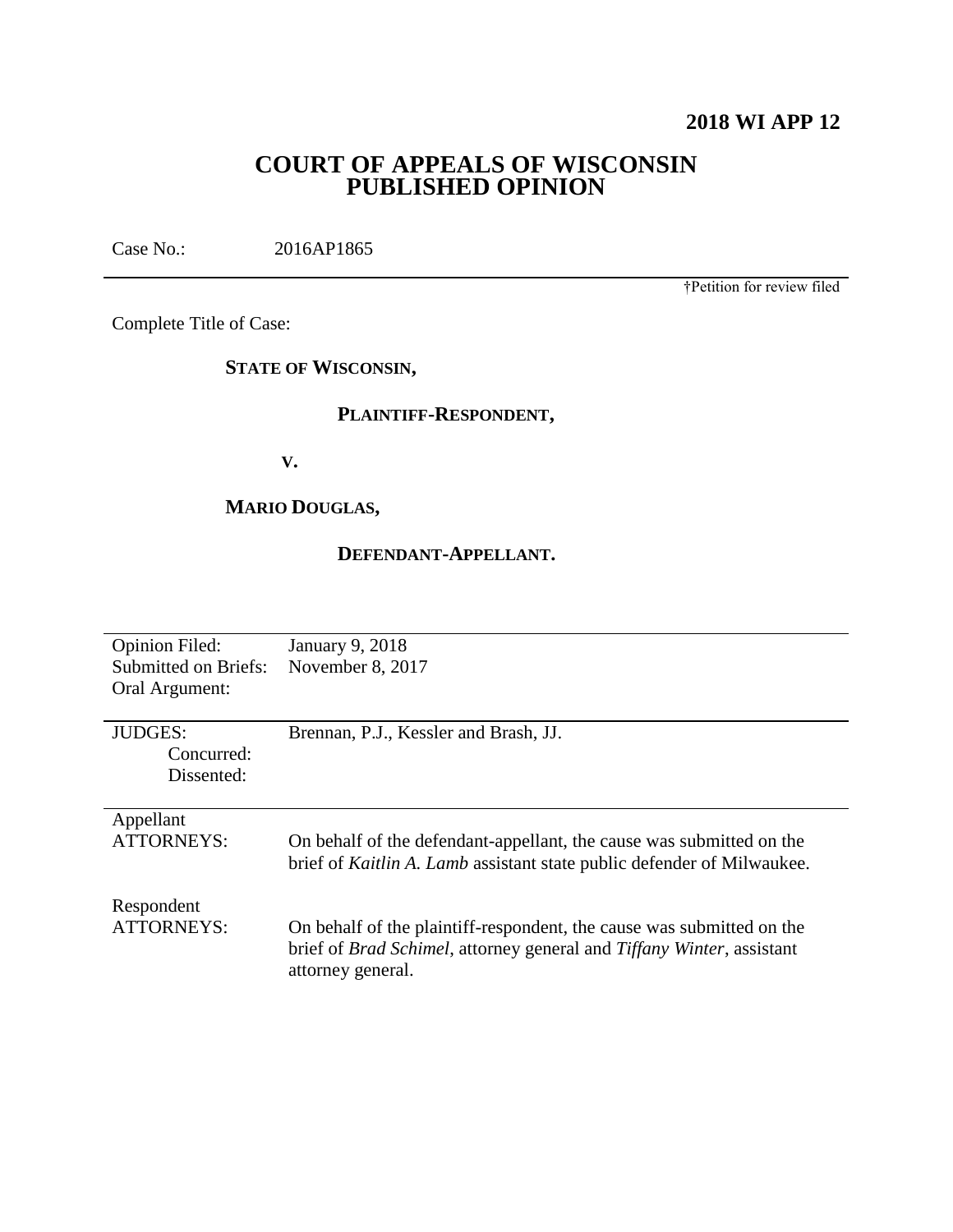## **2018 WI App 12**

# **COURT OF APPEALS DECISION DATED AND FILED**

## **January 9, 2018**

**Diane M. Fremgen Acting Clerk of Court of Appeals**

# **Appeal No. 2016AP1865-CR Cir. Ct. No. 2013CF4833 STATE OF WISCONSIN IN COURT OF APPEALS**

## **NOTICE**

**This opinion is subject to further editing. If published, the official version will appear in the bound volume of the Official Reports.** 

**A party may file with the Supreme Court a petition to review an adverse decision by the Court of Appeals.** *See* **WIS. STAT. § 808.10 and RULE 809.62.** 

**STATE OF WISCONSIN,**

## **PLAINTIFF-RESPONDENT,**

**V.**

**MARIO DOUGLAS,**

**DEFENDANT-APPELLANT.**

APPEAL from a judgment and an order of the circuit court for Milwaukee County: DAVID L. BOROWSKI, Judge. *Reversed in part and cause remanded*.

Before Brennan, P.J., Kessler and Brash, JJ.

¶1 KESSLER, J. Mario Douglas appeals a judgment of conviction, entered upon a guilty plea, of one count of second-degree sexual assault of a child under the age of sixteen. He also appeals from the order denying his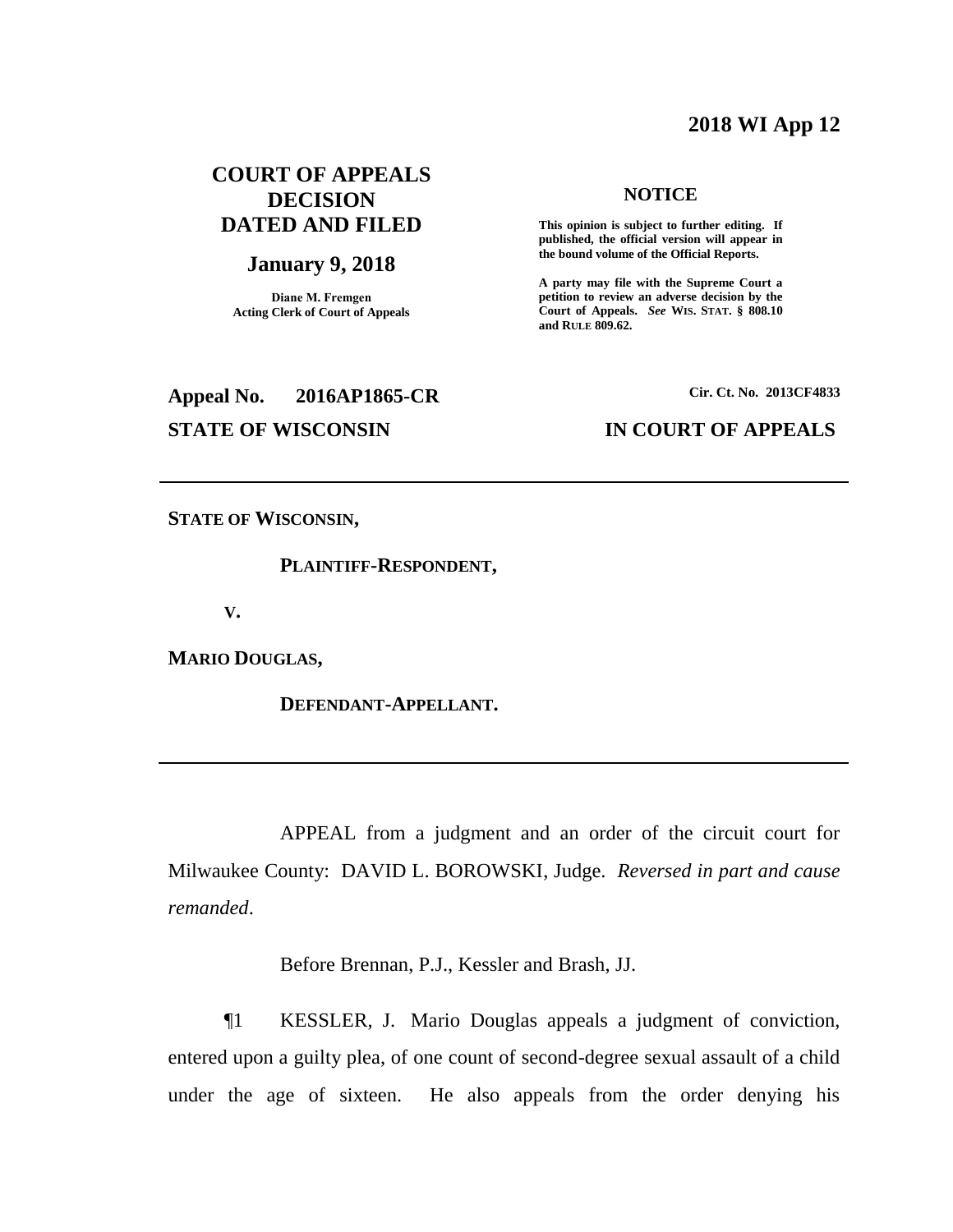No. 2016AP1865-CR

postconviction motion to withdraw his guilty plea. Douglas contends that his plea was not knowing, intelligent, and voluntary because he was incorrectly advised about the potential convictions and sentences he faced. Alternatively, Douglas argues that he is entitled to sentence modification. He also contends that a nocontact order prohibiting contact with children under the age of sixteen violates his constitutional rights as a parent because it prohibits contact with his own children while he is incarcerated. We conclude that Douglas is entitled to withdraw his guilty plea because it was entered based on incorrect legal advice and thus was not knowing, intelligent, and voluntary. We therefore reverse the judgment of conviction and the postconviction order and remand this matter to the trial court to allow Douglas to withdraw his guilty plea.<sup>1</sup>

## **BACKGROUND**

¶2 On October 22, 2013, Douglas was charged with one count of second-degree sexual assault of a child under the age of sixteen, and one count of first-degree sexual assault of the same child under the age of sixteen, with the threat or use of force. According to the criminal complaint: on or about July 10, 2013, O.L.G. and Douglas, with whom she was friends, met up at a park. The two eventually went to Douglas's house, where Douglas told O.L.G. that his girlfriend was in the basement and wanted to speak with O.L.G. O.L.G. went into the basement, but Douglas's girlfriend was not there. Douglas pushed O.L.G. onto

 $\overline{a}$ 

 $1$  Because we conclude that Douglas is entitled to withdraw his guilty plea, we need not address Douglas's arguments regarding sentence modification and modification of the no-contact order.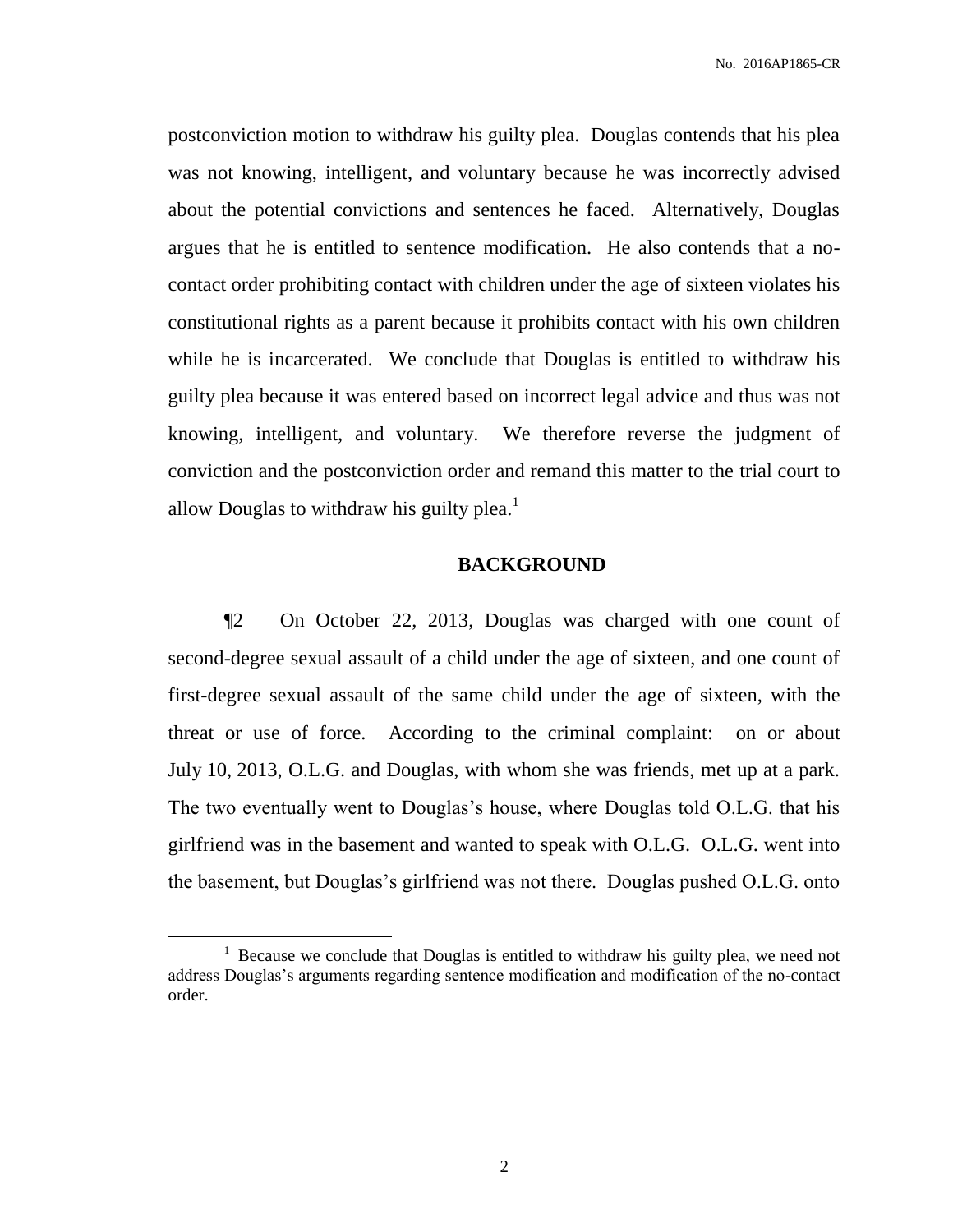a bed, where he tried to unbutton her shorts, slapped her multiple times, and squeezed her throat. Douglas ultimately inserted his penis into her vagina.

¶3 At the initial appearance, Douglas's counsel moved to dismiss count two (first-degree), or alternatively, count one (second-degree), on the grounds that there were insufficient facts to support both counts. A court commissioner denied the motion.

¶4 At the final pretrial hearing, the State told the trial court that it offered Douglas a plea deal "allowing Mr. Douglas to enter a plea to Count 1, which is second-degree sexual assault of a child. The State would be recommending an initial term of confinement of six to eight years or recommending incarceration, leaving the length up to the Court's discretion. The State would move to dismiss Count 2, which does, if convicted, contain a mandatory [minimum] sentence of 25 years confinement." The State informed the court that Douglas rejected the offer. The following exchange then ensued between the trial court and the parties:

> [Trial Court]: [Trial counsel], you want to make a record on that? You advised your client that he's facing about 100 years in prison?

> [Trial counsel]: Yes, Your Honor. We have talked about that.

> [Trial Court]: You advised him that he not only is facing, but will serve at least 25 years of initial confinement on Count 2, and if he's convicted on both, the State may very well ask me to stack sentences for those two, and he may be facing 30, 40 years of initial confinement. You explained that to your client?

[Trial counsel]: I did, Your Honor....

[Trial Court]: … I'm not telling you or, more specifically, your client what to do. If he wants a trial, wonderful. We'll bring in a jury, you both can try it, I'll preside over it.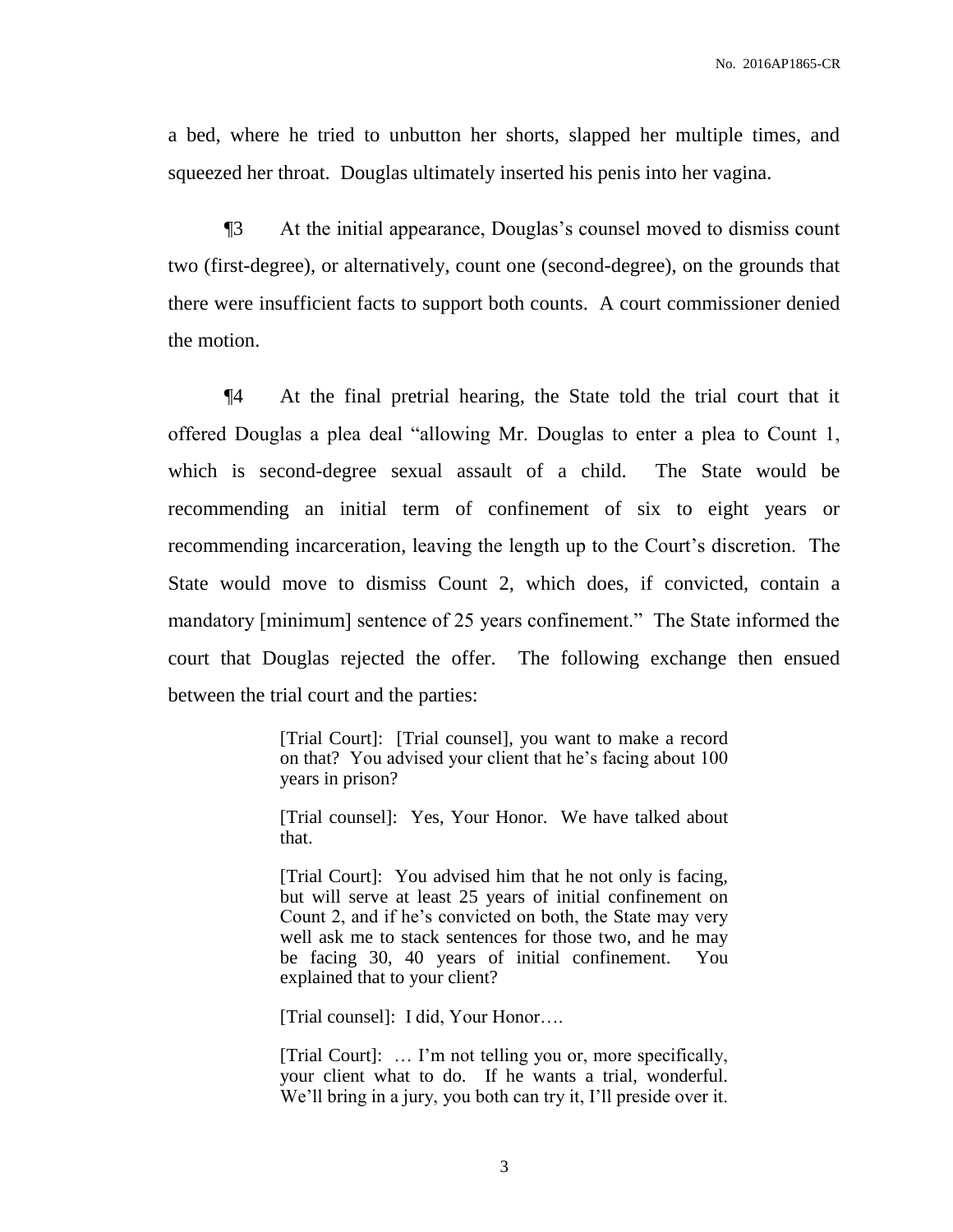But if your client is concerned about six to eight years of initial confinement, he needs to understand if he loses, the earliest date he possibly walks out of prison is the year 2039.

And if he's convicted on both counts, the State, if they ask, or maybe, I, myself, could easily be persuaded to stack time on top of that as there's two offenses, two separate crimes.

So if he's worried about six to eight years of initial confinement, he should do the math and figure out that 25 or 30 years of initial confinement is a lot more than six.

Has he done that math? Is he capable of that?

[Trial counsel]: He is, Your Honor. We've actually gone over that.

[Trial Court]: Mr. Douglas, do you understand you're facing over 100 years in prison here?

[Douglas]: Yes.

….

[Trial Court]: And you want to take your chances at a trial?

[Douglas]: Yes.

¶5 The State then told the trial court that it was in possession of DNA evidence and an admission by Douglas that he had intercourse with O.L.G. The

following exchange ensued:

[The State]: In my view, it's a very strong case on Count 1 [second-degree]. Count 2 [first-degree] that's in some points where we're fighting. I'm willing to dismiss that case.

[Trial Court]: Counsel, you explained all of that to your client? He faces a [hundred] years in prison. The State has DNA. He's admitted to at least one of these crimes, admitted to it. The State has a victim, the victim had immediate disclosure.

[Trial counsel]: I did, Your Honor….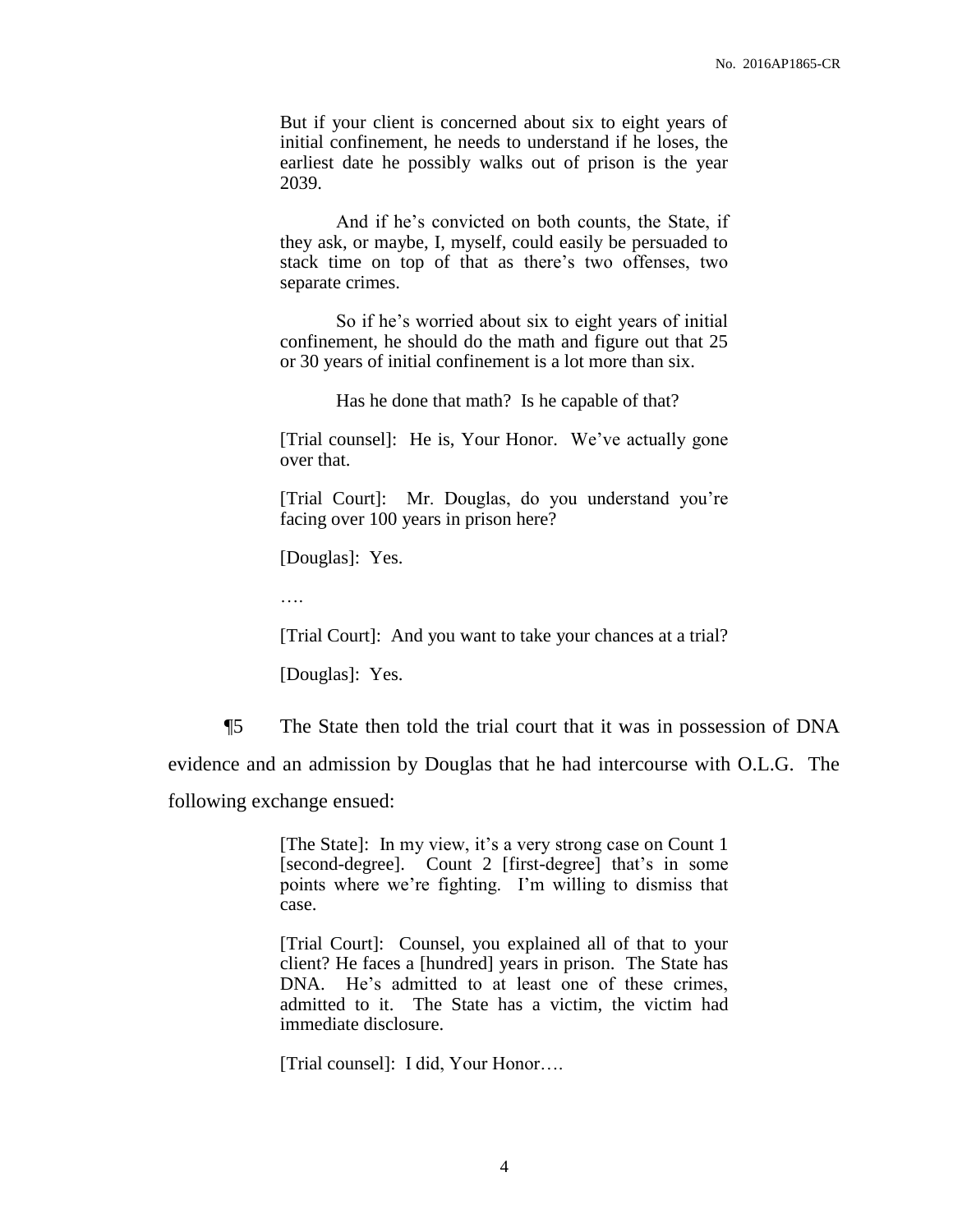[Trial Court]: Mr. Douglas, do you understand that the victim in this case could not consent given her age? That means your DNA on her body, particularly her vaginal area or leg area, is pretty convincing; secondly, you admitted to this offense, to a police officer you admitted your guilt; thirdly, you're facing a [hundred] years in prison; do you understand that?

[Douglas]: Yes, sir.

[Trial Court]: And despite all that you want to take this case to trial?

[Douglas]: Yes, sir.

¶6 After the pretrial hearing, but prior to the scheduled trial, Douglas entered a plea to count one, second-degree sexual assault of O.L.G., whereby the State agreed to dismiss count two and agreed to leave sentencing to the trial court. Douglas was sentenced to eighteen years of incarceration, bifurcated as twelve years of initial confinement and six years of extended supervision. The court also ordered Douglas not to have contact with children under the age of sixteen.

¶7 Douglas filed a postconviction motion for sentence modification, resentencing, or plea withdrawal on the grounds that the trial court, the State, and Douglas's trial counsel, all incorrectly believed that Douglas could be convicted of both first and second-degree sexual assault of O.L.G. based on the facts alleged in the complaint. Douglas argued that because second-degree sexual assault is a lesser-included offense to first-degree sexual assault, he could not have lawfully been convicted of both offenses but was mistakenly advised by his trial counsel, the State, and the court that he faced a maximum exposure of 100 years if convicted of both. Douglas also requested that the postconviction court modify the no-contact order to allow him contact with his children.

¶8 The postconviction court denied the motion, but agreed with Douglas that he could not have been convicted of both offenses when factually,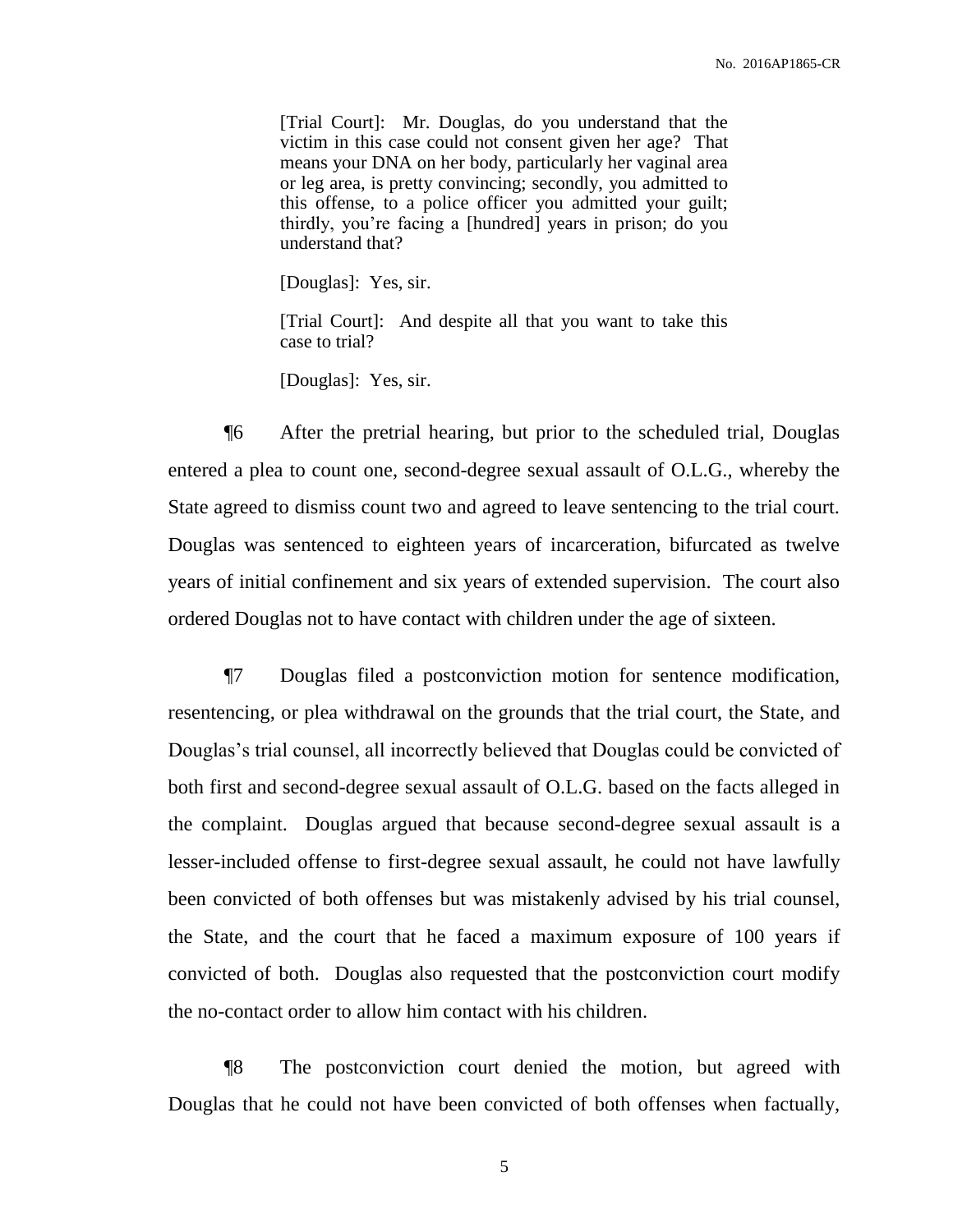both charges involved the same incident. However, the court stated that while Douglas could not have been convicted of both offenses, he could have been charged with both, therefore, "[t]he plea agreement put [Douglas] in the same position he would have been at the conclusion of a trial under the best-case scenario and in a far better position than a conviction for the more serious sexual assault charge." The court also denied Douglas's request to modify the no-contact order.

¶9 This appeal follows.

## **DISCUSSION**

## **Plea Withdrawal**

¶10 "When a defendant seeks to withdraw a guilty or no contest plea after sentencing, he or she must prove by clear and convincing evidence that refusing to allow plea withdrawal would result in a 'manifest injustice.'" *State v. Finley*, 2016 WI 63, ¶58, 370 Wis. 2d 402, 882 N.W.2d 761 (citation omitted). "One way to show manifest injustice is to show that the plea was not entered knowingly, intelligently, and voluntarily." *Id.* "This court independently determines as a matter of law whether the [trial] court's findings of historical fact demonstrate that the defendant's plea was knowing, intelligent, and voluntary, while benefiting from the analyses of the [trial] court." *Id.*

¶11 Douglas argues that his plea to second-degree sexual assault of a child was not knowing, intelligent, or voluntary because he was incorrectly informed that he faced a potential sentence of 100 years if convicted of both first and second-degree sexual assault. Thus, Douglas contends, he was not truly aware of the direct consequences of his plea. We agree.

6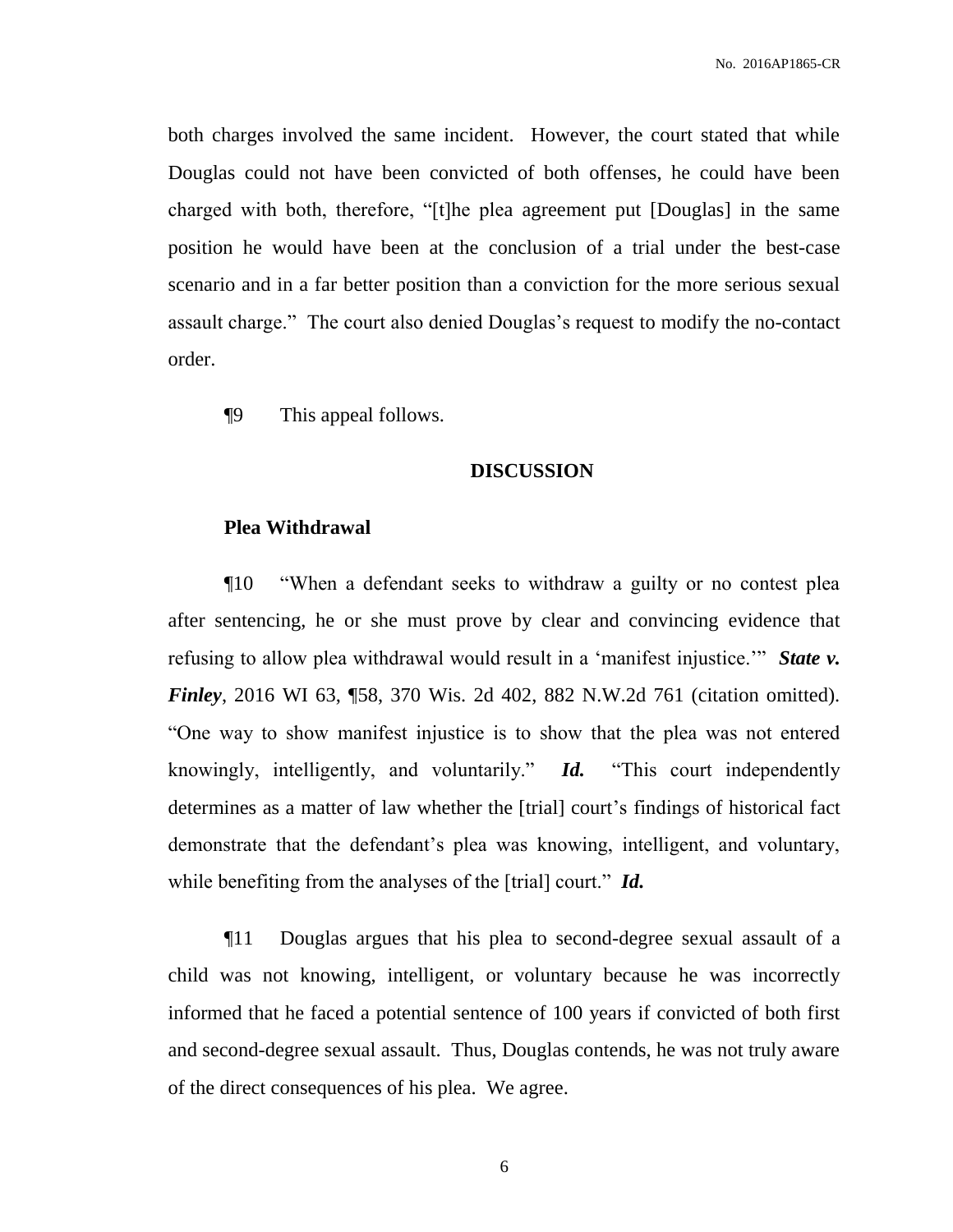¶12 It is well-established law "that a defendant 'may be convicted of either the crime charged or an included crime, but not both.'" *State v. Reynolds*, 206 Wis. 2d 356, 364, 557 N.W.2d 821 (Ct. App. 1996) (citation omitted). Both the State and the postconviction court acknowledge that prior to accepting his plea, Douglas was improperly informed that he could be convicted of both charges and thus potentially face 100 years in prison.

**The Under WIS. STAT.** § 948.02  $(2015-16)$ , <sup>2</sup> second-degree sexual assault of a child is a lesser-included offense of first-degree sexual assault of a child both because it is a less serious type of sexual assault and because it does not require proof of any fact in addition to those which must be proven to establish the greater offense. A conviction under  $\S 948.02(1)(c)$  carries a potential punishment of up to sixty years imprisonment, including a mandatory minimum of twenty-five years of

### **948.02 Sexual assault of a child**.

**(1)** FIRST DEGREE SEXUAL ASSAULT.

…

 $\overline{a}$ 

**(c)** Whoever has sexual intercourse with a person who has not attained the age of 16 years by use or threat of force or violence is guilty of a Class B felony.

…

**(2)** SECOND DEGREE SEXUAL ASSAULT. Whoever has sexual contact or sexual intercourse with a person who has not attained the age of 16 years is guilty of a Class C felony.

All references to the Wisconsin Statutes are to the 2015-16 version unless otherwise noted.

<sup>&</sup>lt;sup>2</sup> WISCONSIN STAT.  $§$  948.02 provides: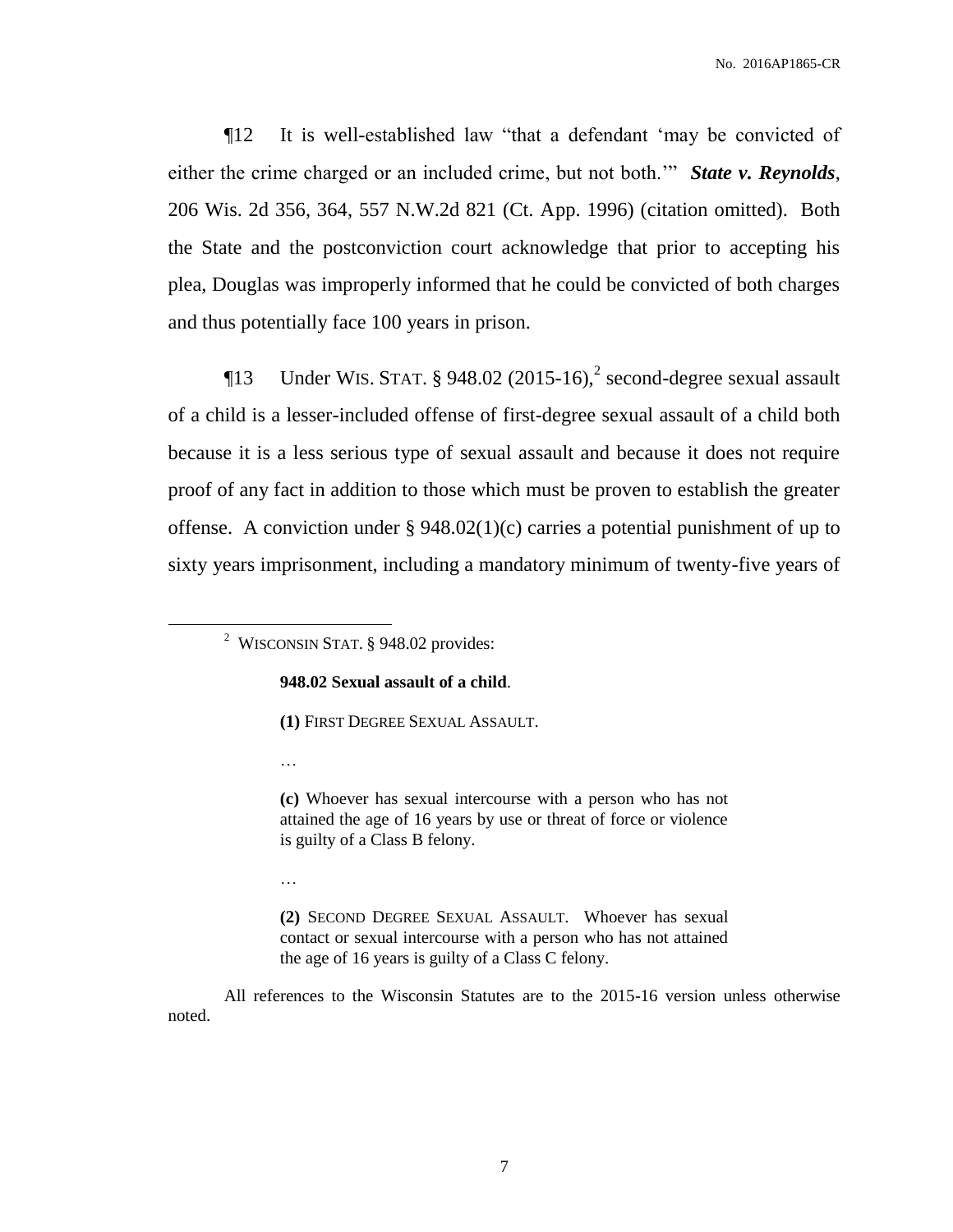initial confinement. *See* WIS. STAT. §§ 939.50(3)(b), 939.616(1r). A conviction under § 948.02(2) carries a potential punishment of up to forty years imprisonment with no mandatory minimum term of initial confinement. *See* §§ 939.50(3)(c), 939.616(1r).

¶14 The Wisconsin Supreme Court has addressed the question of whether a defendant has the right to withdraw a plea when, prior to deciding whether to accept the plea, the defendant is mistakenly advised about his or her potential punishment. In *State v. Dillard*, 2014 WI 123, 358 Wis. 2d 543, 859 N.W.2d 44, Myron Dillard was charged with armed robbery, with a persistent repeater enhancer, and false imprisonment with a repeater enhancer. *Id.*, ¶16. If Dillard had been convicted of armed robbery under the persistent repeater statute, he would have faced a mandatory sentence of life in prison without the possibility of extended supervision. *Id.*, ¶6. Although Dillard did not meet the criteria for the persistent repeater penalty enhancer, "[f]rom [his] initial appearance through sentencing, the court, the prosecuting attorney, and [Dillard's] trial counsel all advised [him] that he was subject to the persistent repeater enhancer." *Id.*, ¶25.

¶15 The State offered Dillard a plea agreement in which he would plead guilty to only armed robbery without the penalty enhancer. *Id.*, ¶19. The false imprisonment charge and corresponding penalty enhancer would also be dropped. *Id.* Dillard pled no-contest. *Id.*, ¶44.

¶16 Postconviction, Dillard moved to withdraw his no-contest plea on the grounds that he was wrongly advised by all parties. *Id.*, ¶1. The motion was denied. *Id.* This court reversed the postconviction court. *Id.* The supreme court upheld our decision, concluding that applying the persistent repeater penalty enhancer to Dillard's charges was "a legal impossibility" that "did not come to

8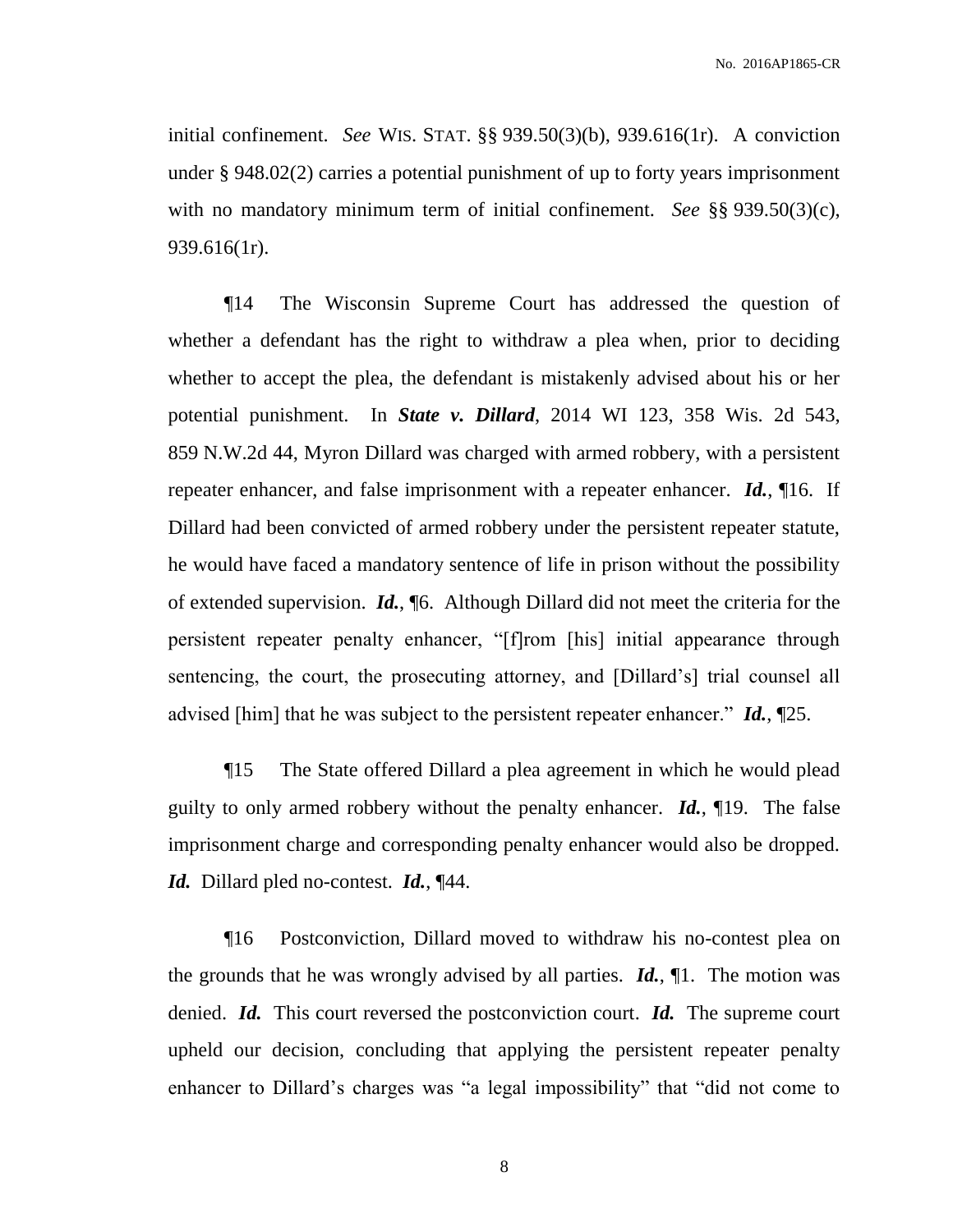light until after sentencing." *Id.*, ¶33. The court explained that Dillard was entitled to withdraw his no-contest plea because:

> the defendant entered into the plea agreement without knowing the actual value of the State's plea offer and relying on misinformation from the court, the State, and trial counsel about the applicability of the persistent repeater enhancer. As a result, the defendant was prevented from making a reasoned decision whether to proceed to trial or plead. The misinformation undermined the defendant's capacity to knowingly, intelligently, and voluntarily choose between accepting the State's plea offer and proceeding to trial. Thus, we conclude that the defendant established that he did not knowingly, intelligently, and voluntarily enter the plea of no contest.

> A plea that was "not entered knowingly, voluntarily, and intelligently violates fundamental due process, and a defendant therefore may withdraw the plea as a matter of right." The defendant must be permitted to withdraw his no-contest plea.

Id., ¶¶69-70 (citation and footnote omitted).

¶17 The supreme court also explained the importance of the accuracy of information, prior to a plea, regarding a defendant's potential exposure to a penalty so that the defendant can reasonably evaluate the benefit of the offered bargain:

> The law required the State to drop the persistent repeater enhancer. The State's offer to drop the persistent repeater enhancer as part of the plea agreement provided no benefit to the defendant.

> … [T]he plea offer was significantly less valuable than the defendant believed because the persistent repeater enhancer was a legal impossibility. Dropping the enhancer provided an illusory benefit to the defendant. When entering his plea of no contest, the defendant failed to understand "the actual value" of the plea offer he accepted.

*Id.*, ¶¶78, 79.